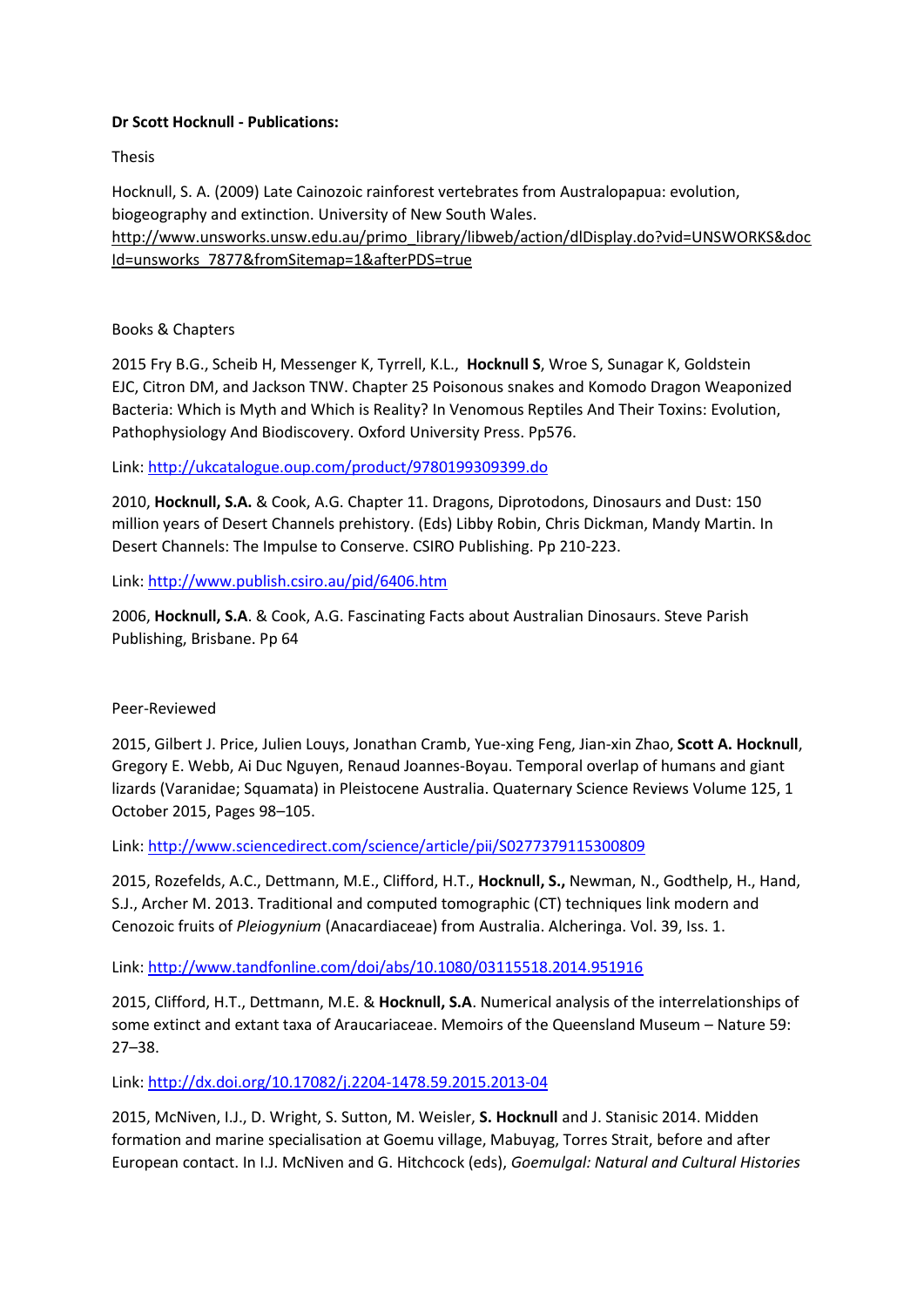*of the Mabuyag Islands, Zenadh Kes (Torres Strait)*. *Memoirs of the Queensland Museum – Culture* 8(2):377-475

2015, Poropat, S. F., Mannion, P. D., Upchurch, P., **Hocknull, S. A**., Kear, B. P., Elliott, D. A. Reassessment of the non-titanosaurian somphospondylan *Wintonotitan wattsi* (Dinosauria: Sauropoda: Titanosauriformes) from the mid-Cretaceous Winton Formation, Queensland, Australia. Papers in Palaeontology, 1: 59–106.

Link:<http://onlinelibrary.wiley.com/doi/10.1002/spp2.1004/abstract>

2014, Poropat, S.F., Upchurch, P., Mannion, P.D., **Hocknull, S.A.**, Kear, B.P., Sloan, T., Sinapius, G.H.K. & Elliott, D.A. Revision of the sauropod dinosaur *Diamantinasaurus matildae* Hocknull et al. 2009 from the mid-Cretaceous of Australia: Implications for Gondwanan titanosauriform dispersal. Gondwana Research [Volume](http://www.sciencedirect.com/science/journal/1342937X/27/3) 27, Issue 3, April 2015, Pages 995–1033.

Link:<http://dx.doi.org/10.1016/j.gr.2014.03.014>

2013, White M.A., Benson R.B.J., Tischler T.R., **Hocknull S.A.**, Cook A.G., et al. 2013 New *Australovenator* Hind Limb Elements Pertaining to the Holotype Reveal the Most Complete Neovenatorid Leg PLoS ONE 8(7).

Link:<http://journals.plos.org/plosone/article?id=10.1371/journal.pone.0068649>

2012, White MA, Cook AG, **Hocknull SA**, Sloan T, Sinapius GHK, Elliott, D.A. New Forearm Elements Discovered of Holotype Specimen *Australovenator wintonensis* from Winton, Queensland, Australia. PLoS ONE 7(6).

Link:<http://journals.plos.org/plosone/article?id=10.1371/journal.pone.0039364>

2011, Arena, D., Hand, S., Archer, M., Godthelp., **Hocknull, S.A.** Hammer-toothed 'marsupial skinks' from the Australian Cenozoic. *Publication of the Royal Society B Series* 278 (1724): 3529-3533.

Link:<http://rspb.royalsocietypublishing.org/content/278/1724/3529>

2011, Price, G.J. & **Hocknull, S.A**. *Invictokoala monticola* gen. et sp. nov. (Phascolarctidae, Marsupialia), a Pleistocene plesiomorphic koala holdover from Oligocene ancestors. *Journal of Systematic Palaeontology* 9(2): 327-335.

2011, Price, G., Webb, G.E., Zhoa, J-x., Feng, Y., Murray, A., Cooke, B., **Hocknull, S.A.,** Sobbe, I. Dating megafaunal extinction on the Pleistocene Darling Downs, eastern Australia: the promise and pitfalls of dating as a test of extinction hypotheses. *Quaternary Science Reviews* 30 (7-8): 899-914.

2010a, Cramb, J. **Hocknull, S.A.**, G.E. New Quaternary records of *Conilurus* (Rodentia: Muridae) from eastern and northern Australia with the description of a new species. *Zootaxa* 2634: 41–56*.*

2010b, Cramb, J. & **Hocknull, S.A.** Two New Species Of *Antechinus* Macleay (Dasyuridae: Marsupialia) From Mid-Pleistocene Cave Deposits In Eastern Central Queensland. *Australian Mammalogy.* **32**(2) 127–144

2010, Cook, A.G., Saini, N. & **Hocknull S.A**. Dinosaur footprints from the Lower Jurassic of Mount Morgan, Queensland. Memoirs of the Queensland Museum 55(1): 135-146.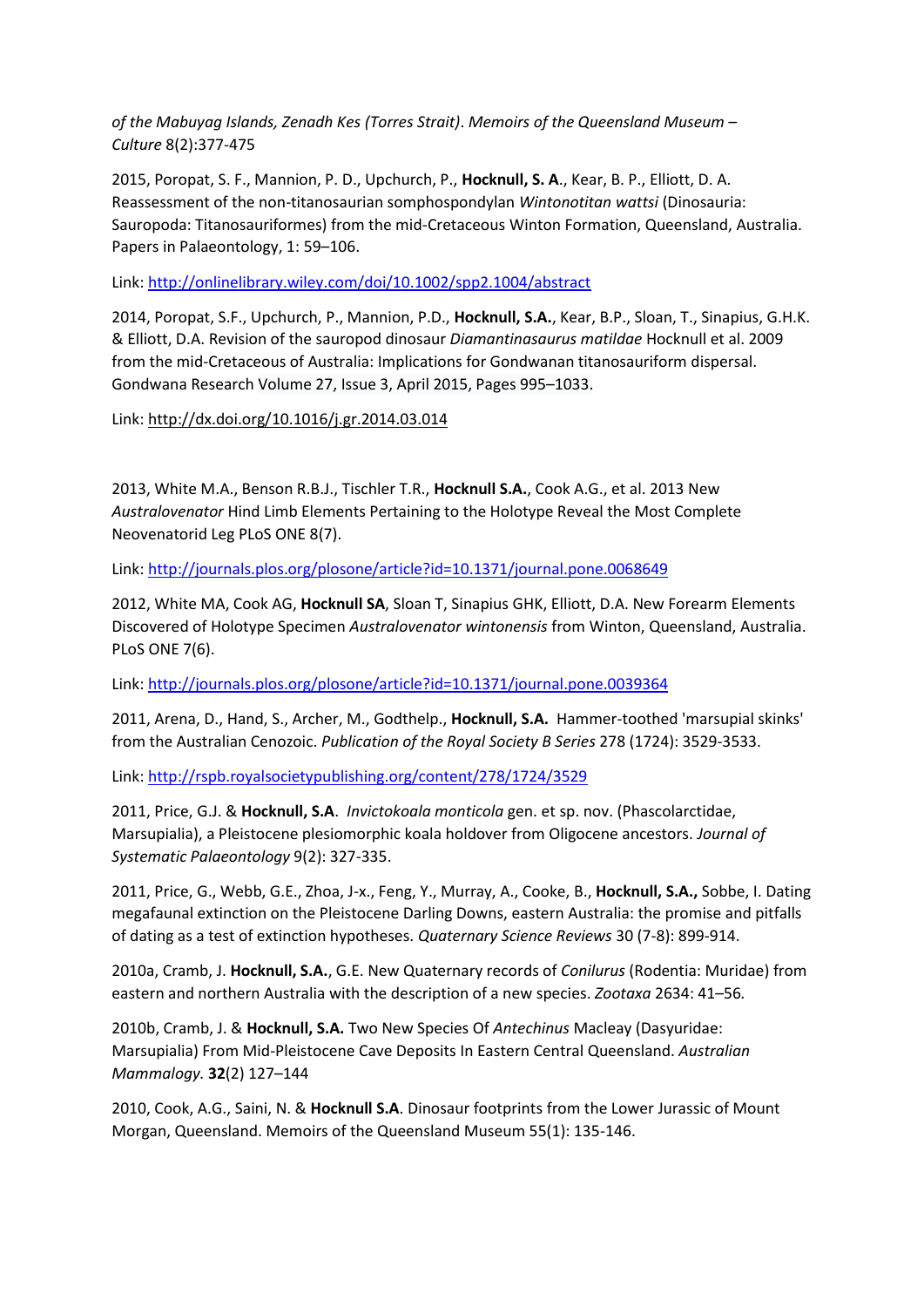2009, **Hocknull SA**, Piper PJ, van den Bergh GD, Due RA, Morwood MJ, et al. (2009) Dragon's Paradise Lost: Palaeobiogeography, Evolution and Extinction of the Largest-Ever Terrestrial Lizards (Varanidae). PLoS ONE 4(9).

Link:<http://journals.plos.org/plosone/article?id=10.1371/journal.pone.0007241>

2009, **Hocknull SA,** White MA, Tischler TR, Cook AG, Calleja ND, et al. (2009) New Mid-Cretaceous (Latest Albian) Dinosaurs from Winton, Queensland, Australia. PLoS ONE 4(7).

Link:<http://journals.plos.org/plosone/article?id=10.1371/journal.pone.0006190>

2009, Gilbert J. Price, Jian-xin Zhao, Yue-xing Feng and **Scott A. Hocknull**. New Records of Plio-Pleistocene Koalas from Australia: Palaeoecological and Taxonomic Implications *Records of the Australian Museum.* 61: 39-48.

2009, Cramb, J, **Hocknull, S.A**. & Webb, G.E. High diversity Pleistocene rainforest dasyurid assemblages with implications for the radiation of the Dasyuridae. *Austral Ecology.* 34(6) 663-669.

2009, Price, G.J., Zhao, J-x, Feng, Y., **Hocknull, S.A.** New U/Th ages for Pleistocene megafauna deposits of southeastern Queensland, Australia. *Journal of Asian Earth Sciences* 34 (2009) 190–197.

2008, Ian J. McNiven, Joe Crouch, Marshall Weisler, Noel Kemp, Lucía Clayton Martínez, John Stanisic, Meredith Orr, Liam Brady, **Scott Hocknull** and Walter Boles. Tigershark rockshelter (Baidamau Mudh)**:** Seascape and Settlement Reconfi gurations on the Sacred Islet of Pulu, Western Zenadh Kes (Torres Strait). *Australian Archaeology* 66: 15-32.

2008, Scanlon, J.D. and S.A. **Hocknull**. A dolichosaurid lizard from the latest Albian (mid-Cretaceous) Winton Formation, Queensland, Australia. *Transactions of the Kansas Academy of Science* **(***Fort Hays Studies Special Issue - Proceedings of the Second Mosasaur Meeting***)**, 131-136.

2008, **Hocknull, S.A.** & A.G. Cook, Hypsilophodontid (Dinosauria, Ornithischia) from latest Albian, Winton Formation, central Queensland. *Memoirs of the Queensland Museum* 52(2) 212.

Link: [http://www.qm.qld.gov.au/Research/Publications/Publications/Memoirs+-+Nature/N52-](http://www.qm.qld.gov.au/Research/Publications/Publications/Memoirs+-+Nature/N52-2/Hypsilophodontid#.Vhsoseyqqko) [2/Hypsilophodontid#.Vhsoseyqqko](http://www.qm.qld.gov.au/Research/Publications/Publications/Memoirs+-+Nature/N52-2/Hypsilophodontid#.Vhsoseyqqko)

2007, **Hocknull, S.A.**, J.X. Zhao, Y.X. Feng, G.E. Webb, Responses of middle Pleistocene rainforest vertebrates to climate change in Australia, *Earth Planet. Sci. Lett*. (2007) 264: 317-331.

Link:<http://www.sciencedirect.com/science/article/pii/S0012821X07006437>

2006, Marks, S.A. & **Hocknull, S.A.** New species of *Loandalia* (Polychaeta: Pilargidae) from Queensland, Australia. *Zootaxa*, 1119, 59–68.

2005, **Hocknull**, S.A. Ecological succession during the late Cainozoic of central eastern Queensland: extinction of a diverse rainforest community. Memoirs of the Queensland Museum 51(1) 39-122.

Link:

[http://www.qm.qld.gov.au/About+Us/Publications/Memoirs+of+the+Queensland+Museum/MQM+](http://www.qm.qld.gov.au/About+Us/Publications/Memoirs+of+the+Queensland+Museum/MQM+Vol+51#.Vhsqeqww_IU) [Vol+51#.Vhsqeqww\\_IU](http://www.qm.qld.gov.au/About+Us/Publications/Memoirs+of+the+Queensland+Museum/MQM+Vol+51#.Vhsqeqww_IU)

2005, **Hocknull**, S.A. Late Pleistocene-Holocene occurrence of Chaeropus (Peramelidae) and Macrotis (Thylacomyidae) from Queensland, Australia. Memoirs of The Queensland Museum 51(1) 38.